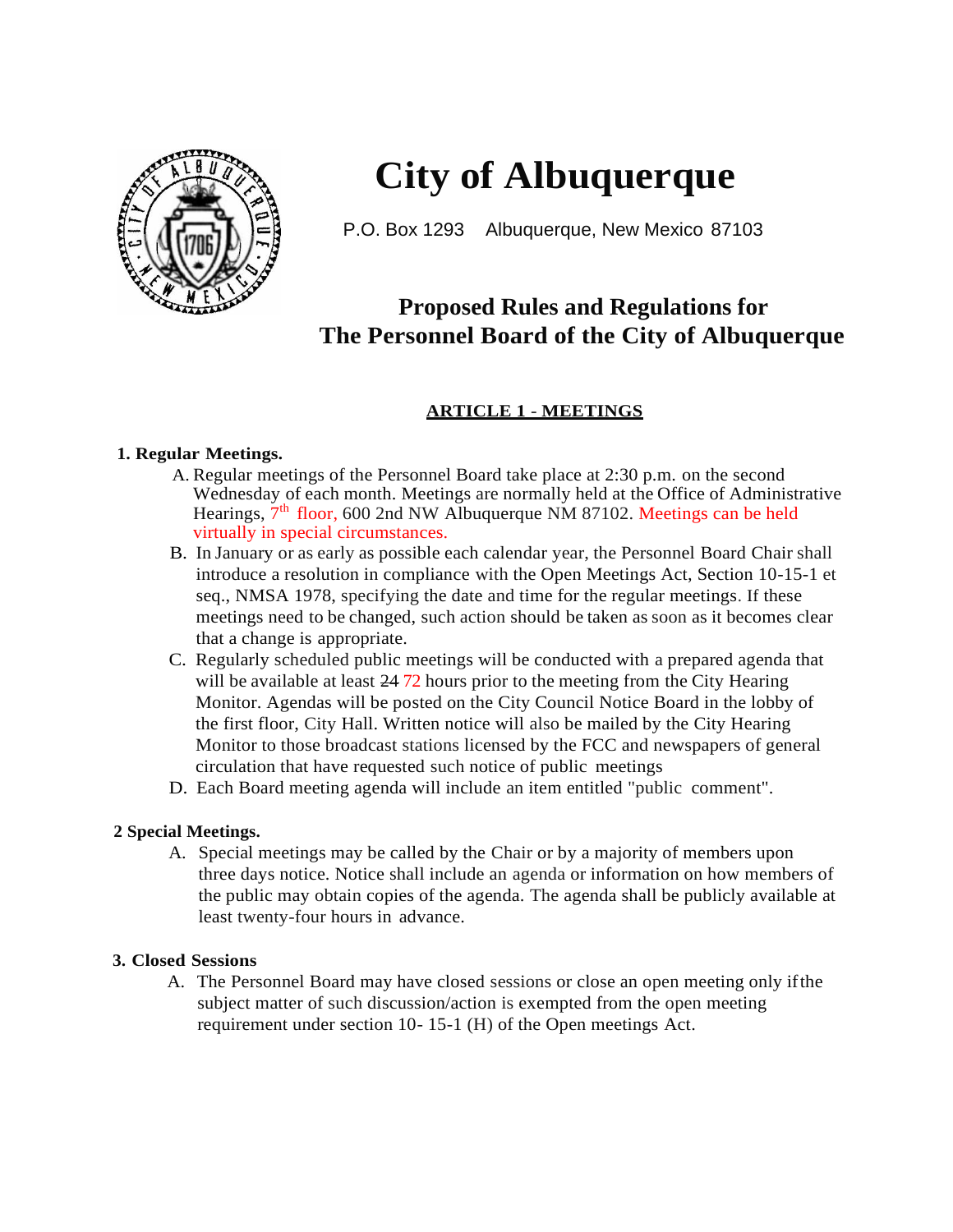- B. Such closed sessions shall be approved by a majority vote of a quorum of the Board taken during the open meeting. Authority for closing the meeting and subjects to be discussed shall be stated with sufficient clarity and a motion to close and the vote of each member shall be recorded in the minutes. Only those subjects specified in the motion may be discussed in closed session.
- C. The minutes of an open meeting that was closed or the minutes of the next open meeting shall state whether matters discussed in closed session were limited only to those specified in the motion for closure.
- D. Except as provided in section 10-15-1 (H) of the Open Meetings Act, any action taken as a result of discussions in a closed meeting shall be made by a vote of the Board in open session.

#### **4. Emergency Meetings.**

- A. Emergency meetings will be called only under unforeseen circumstances that demand immediate action.
- B. These meetings will include an agenda or information on how the public may obtain a copy of the agenda.
- C. These meetings will comply with the New Mexico Open Meetings Act.

#### **5. Quorum.**

A majority of Personnel Board members shall constitute a quorum thereof.

#### **6. Records.**

Unless otherwise provided, the City Hearing Monitor shall serve as the clerk for the Board. The clerk shall keep the minutes of all Board proceedings; prepare and distribute the agenda; and keep all other records as may be necessary.

#### **7. Records Retention**

A. Minutes of Board meetings shall be retained permanently.

B. Records of adversarial proceedings before the Personnel Board involving dismissals, demotions, and other adverse employment actions, shall be retained for 10 years.

C. Retention periods shall be extended until six months after all current or pending litigation, claims, audit exceptions, or court orders involving a record have been resolved or concluded.

#### **8. Attendance.**

A. Board members are expected to regularly attend meetings. When an absence is necessary, members will endeavor to provide the Chairman Chair and City Hearing Monitor 24 hours' notice of absence.

B. A member of the Board may participate in a meeting by means of a conference telephone, computer, or other similar communications equipment when it is otherwise difficult or impossible to attend a meeting in person, provided that each member participating by phone can be identified when speaking; all participants can hear each other at the same time; and members of the public are able to hear any member speak.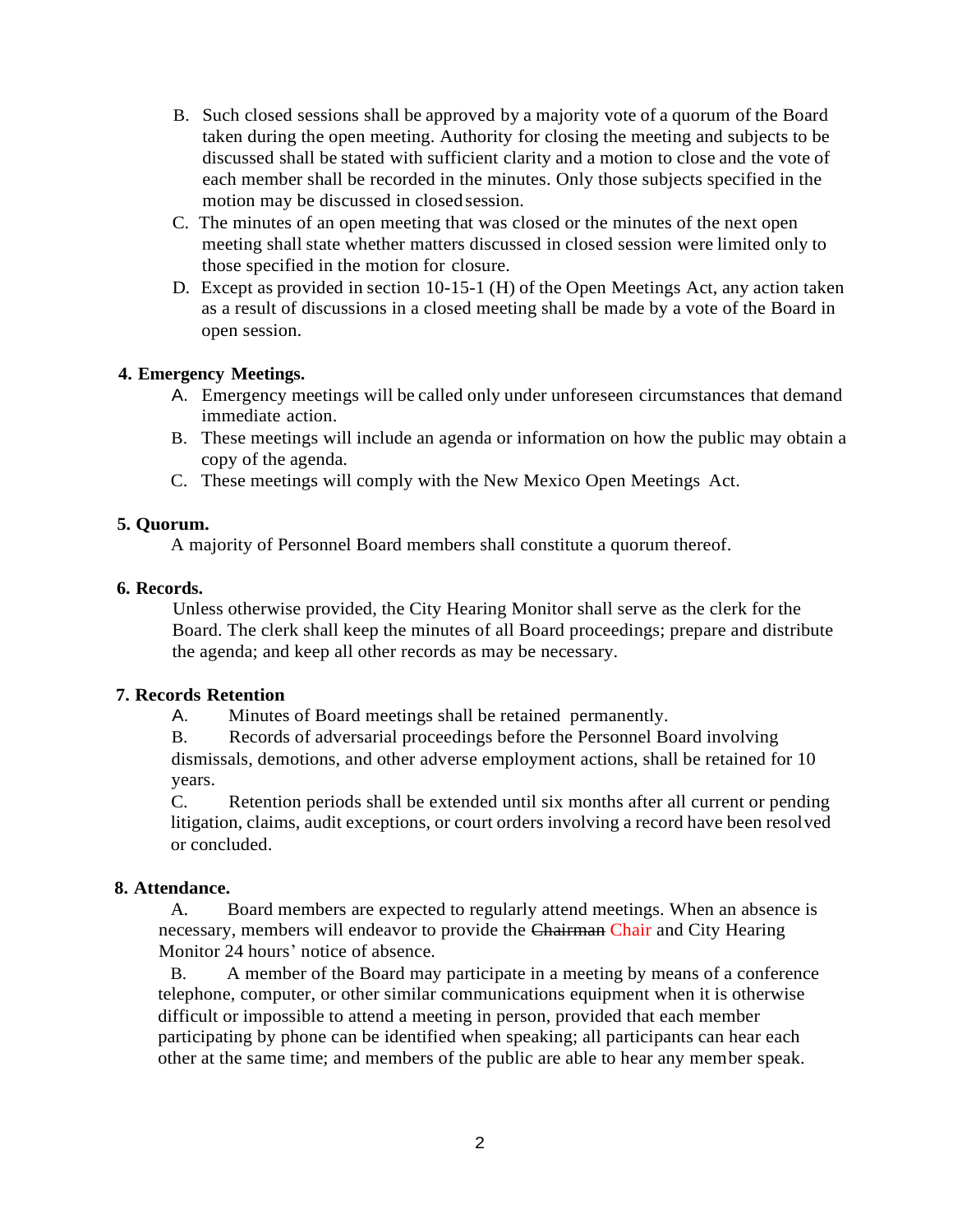#### **9. Disturbing Meetings.**

A. It shall be unlawful to disturb any Personnel Board meeting or to behave in a disorderly manner at any such meeting.

B. Any person who disturbs meetings may be asked to leave at the request of the Board member Chair for the remainder of that meeting.

#### **ARTICLE 2 - ORGANIZATION OF THE BOARD**

#### **1. Appointment of Members of the Personnel Board**

A. Regular members - Two members shall be appointed by the Mayor; they shall have significant management or personnel experience. Two members shall be selected by the employees by election and then appointed by the Mayor. All Board members shall be persons who have resided in the city for a period of at least one year and shall not be elected public officials. All selections shall be subject to the advice and consent of the City Council.

B. The Chairman Chair shall be selected and elected by a majority of the regular members of the Board and shall be subject to the advice and consent of the City Council

- C. Board members shall serve two-year terms that expire September 1 two years from the advice and consent of the City Council.
- D. Board members shall not serve more than two full consecutive terms.

#### **2. Election of Chair and Vice Chair.**

- A. The Board shall elect a Chair and another member to act as Vice-Chair.
- B. The Chair and Vice-Chair may not serve more than two full consecutive terms.
- C. The Vice Chair Chair and Vice-Chair shall serve for a term of one year.
- D. The vice-chair Chair and Vice-Chair can be removed by a majority vote of the full Board.

#### **3. Powers and Duties of the Chair and Vice-Chair.**

- A. The Chair shall call the Board meeting to order, and upon a quorum being present, shall proceed to business.
- B. Having the following powers and responsibilities, the Chair:
	- 1. Shall preserve order and decorum and maintain the general direction of any and all Board meetings.
	- 2. Shall assign agenda items and have the responsibility for ensuring the preparation of the agenda and for proper dissemination of the agenda with the public notice for the meeting.
	- 3. Shall decide all questions of order.
	- 4. May speak, as other Board members, on general matters.
	- 5. Shall call for Executive Sessions in which the Board deliberates the recommendations of the hearing officer(s) and takes a "straw vote" which is formalized in open session.
	- 6. May make a motion in the same manner as other Board members.
	- 7. Shall vote upon all questions in the same manner as other Board members.
	- 8. Shall announce the result promptly on the completion of every vote.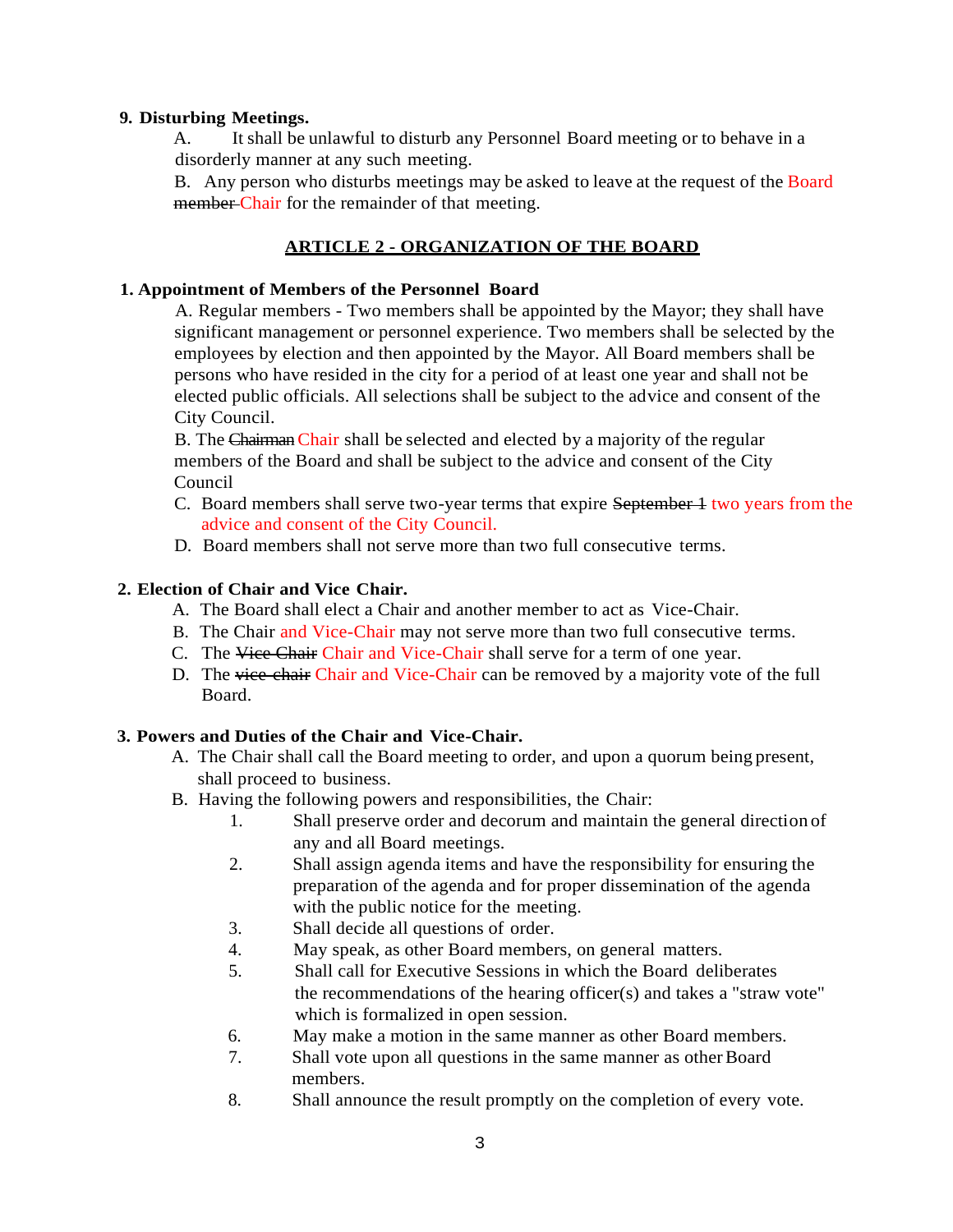- 9. Shall call forsession closure following a duly executed motion, second and vote of the Board members.
- I0. Shall sign all letters in conjunction with the business of the Personnel Board.

C. In the absence of the Chair, upon the Chair's inability to act, or upon request of the Chair, the Vice-Chair shall preside and shall have all the powers and authority of the Chair.

D. In the absence of the Chair and Vice Chair, the most Senior Member of the Board shall preside and shall have all the powers and authority of the Chair.

#### **ARTICLE 3 -PROCEDURES**

#### **1. General Rules.**

Any matter not covered by these rules shall be governed by Roberts' Rules of Order (latest edition), or by a decision of the Chair, subject to discussion with the Board.

#### **2. Order of Business.**

- A. The Board shall consider business in the following order:
	- 1. Review and approval of meeting agenda
	- 2. Review and approval of minutes of last meeting
	- 3. Presentation of cases Public comment
	- 4. Executive session Presentation of cases
	- 5. Public comment Executive session
	- 6. Other matters
	- 7. Adjournment
- B. The Chair may, upon the vote of a majority of a quorum of the Board, proceed out of order to any order of business or return to any prior order of business.
- C. A Board member shall withdraw from any matter in which he or she has a direct or indirect conflict of interest or when the Board member does not believe he or she can provide a fair and impartial hearing.
	- 1. Board members should err on the side of caution and withdraw from any proceeding in which there is an appearance of a conflict of interest.

#### **3. Motions**

No motions shall be entertained or debated until announced by the Chair, and every motion shall be seconded. The Chair may make motions or second motions.

#### **4. Presentation of Cases by the City, Grievants and/or their Representatives**

The Chair shall recognize appropriate representatives from the City and grievantsand/or their representatives City, hearing officers, grievants and/or their representatives in order that they may present their case.

B. Such representatives shall have five minutes to address the Board unless otherwise specified by the Chair following a motion to alter such time limits that has been made, seconded and approved by a vote of a quorum of the Board.

Questions from the Board extend the time for the presentation of a party's case.

C. The Federal Department of Transportation's (DOT) Office of Drug and Alcohol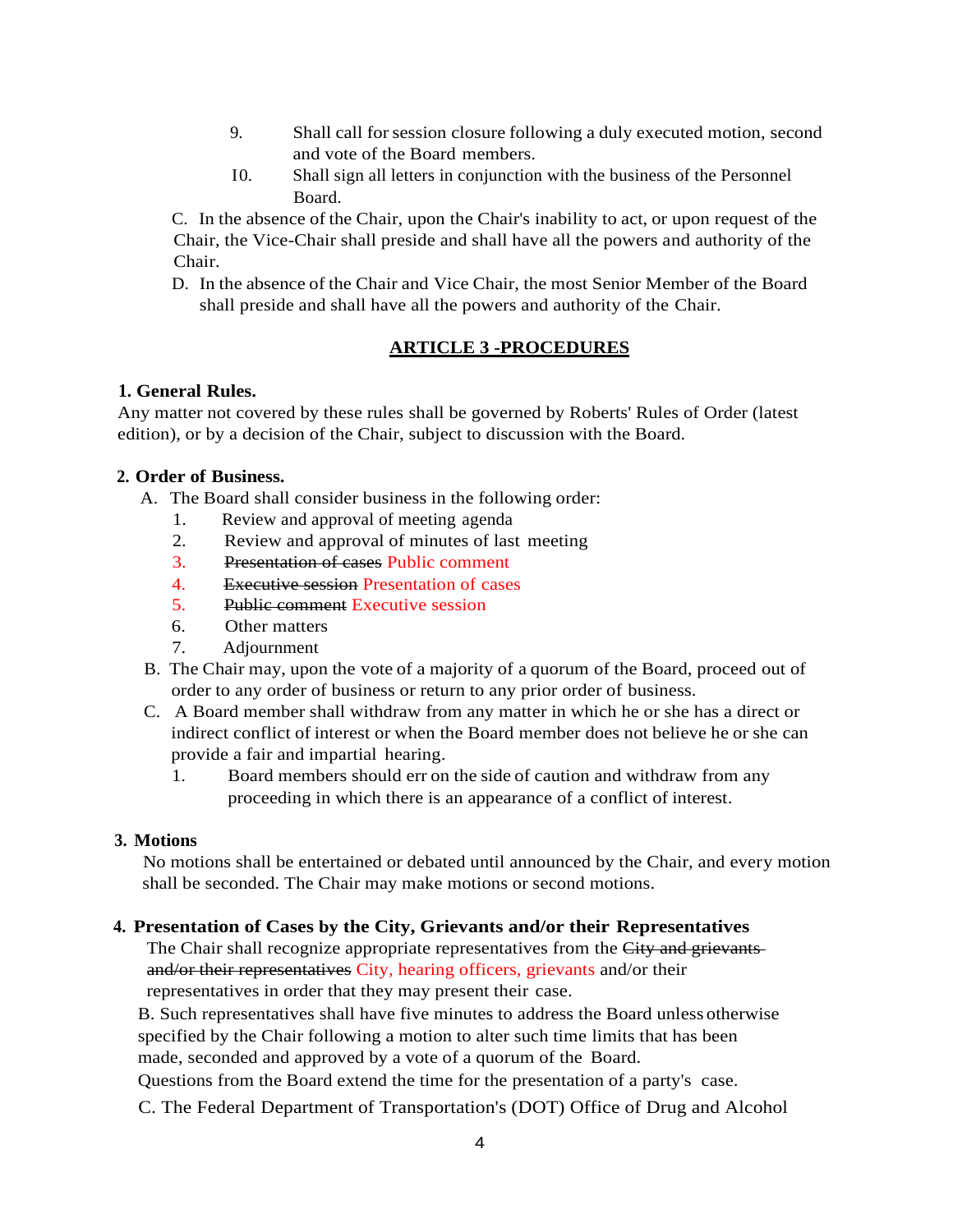Policy and Compliance, 49 C.F. R. § 40.323(b), provides that information regarding drug and alcohol test results pertaining to safety sensitive employees, as designated by DOT Regulations, cannot be disclosed in an open meeting without first obtaining permission from a grievant to disclose the results.

*(1)* In the event that such permission is not granted by a grievant, the drug or alcohol test results of a grievant shall be released only to the parties in the proceeding and to the hearing officer. The hearing officer shall review the test results *in-camera.*

(2) Audio recordings and minutes taken during testimony pertaining to a grievant's drug or alcohol test shall be taken separately from the public record and subsequently sealed. Such recordings shall not be considered public record in accordance with the Inspection of Public Records Act, 1979 NMSA § 14-2-l(b)(l2). The evidence containing test results shall be separated from the public record and shall be sealed. The test results shall remain sealed unless a court of proper jurisdiction orders otherwise.

#### **5. Discussion.**

A. Any Board member wishing to speak, make a motion, submit a report, or conduct other business shall address the Chair and shall not proceed further until recognized by the Chair. B. If two or more Board members seek recognition at the same time, the Chair shall name the one who shall speak first.

C. Any Board member may ask questions of grievants, their representatives, or hearing officers.

#### **6. Voting by Members of the Board**

A. The chair shall call for a vote on each motion that has been made and seconded by the Board**.**

B. A majority vote of a quorum of the Board will carry any and all motions. In the event of tie votes, the Appeal fails.

C. Voting shall be in the form of "Yea" or "Nay". Every Board member who is within the room shall vote upon each question, except those who have disqualified themselves due to a conflict of interest or the appearance thereof.

#### **7. Deliberating and Recording Case Decisions**

A. Following the presentation of cases and discussion in open session, the Board shall deliberate in Executive Session following a motion to go into Executive Session, which is duly seconded and voted upon by a majority of a quorum of the Board.

B. Only Board members and theCity Attorney advising the Board attend deliberations conducted in Executive session.

C. During Executive Session, a "straw poll" is taken by the Chair regarding proposed decisions in each case.

D. In open session, a motion stating the decision of the Board will be made separately for each case and when duly seconded and passed by a vote of a majority of a quorum of the Board, such decision is formally entered into the record as final.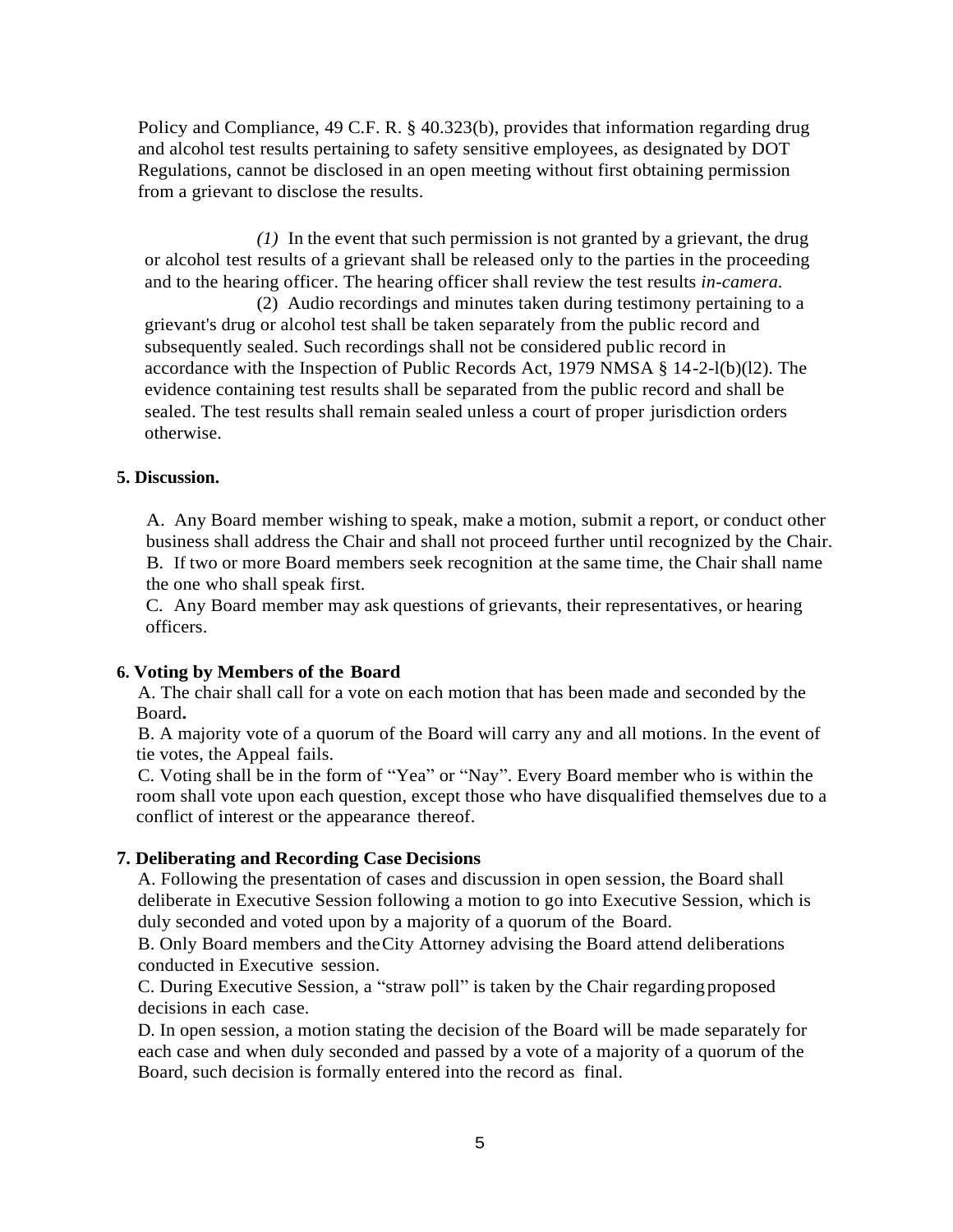#### **8. Decisions of the Board.**

A. The employee or the city may appeal the final decision of the Personnel Board to the District Court within 30 days after the date of the decision voted on by a quorum of the Board, by following the Rules of Civil Procedure for the District Courts.

B. The Board may consider only the following in rendering a decision regarding a hearing officer's recommendation

- l . The hearing record
- 2. The hearing officer's findings, proposed conclusions and recommendations
- 3. Note: the Board shall *not* consider matters not in the record before the hearing officer
- 4. If the Board determines that the credibility of a witness is at issue, the Board may review at least as much of the record as is necessary to support its decision.
- 5. A request to submit a brief by any party shall be presented to the Chair no less than five (5) working days prior to the scheduled hearing.
- C. Final decisions of the Board are voted on in open session and recorded in the minutes by the hearing monitor. The Board may vote to:

(l) Accept the recommendation of the hearing officer by accepting the hearing officer's Proposed Findings of Fact and entering conclusions of law consistent with the findings;

(2) Reverse or modify the recommendation of the hearing officer by making its own Findings of Fact consistent with the evidence and entering conclusions of law consistent with the findings; or

(3) Remand the matter to a hearing officer for further hearing.

#### **9. Attendance:**

A. Board members shall are expected to attend all scheduled Boardmeetings.

B. Board members shall advise the Office of Administrative Hearings with reasonable advance notice of the need to arrive late to or depart early from a scheduled Board meeting.

C. Board members must obtain pre-approval from the Board Chair or designee for any excused absence. Any Board member who has three unexcused absences from Board meetings may be removed from the Board.

D. Board members shall be removed pursuant to the Charter of the City of Albuquerque.

#### **10. Report of Decisions:**

When the Board renders a final decision in an appeal, the Board's decision including the hearing officer's recommended decision will be available to the public pursuant to the Inspection of Public Records Act, NMSA 1978, Section 14-2-1. The Orders and recommended decisions shall be available to the public when provided to the parties. All privileged and confidential information pursuant to state and federal law shall be redacted prior to release from any document requested pursuant to the Inspection of Public Records Act.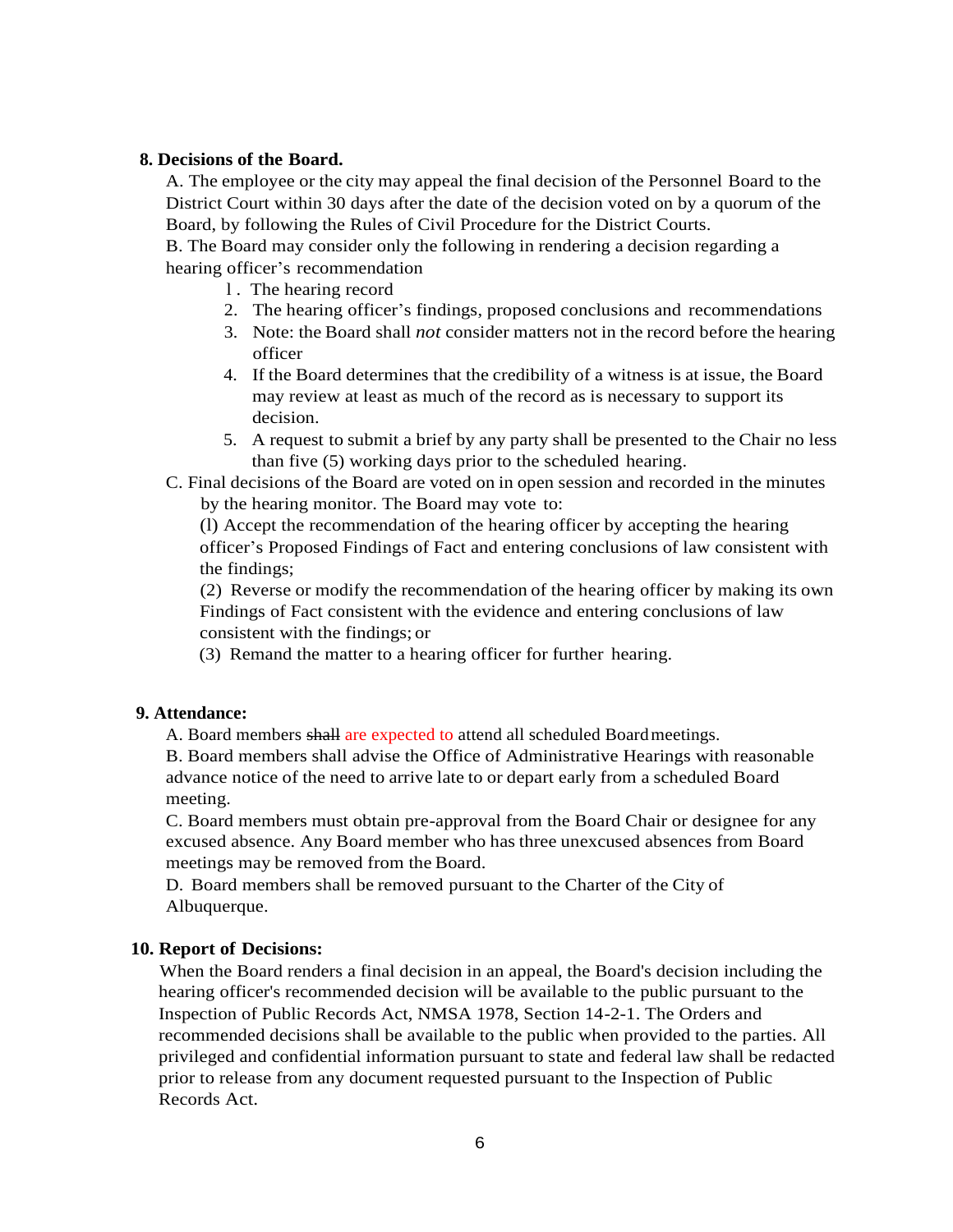#### **11. Maintenance ofRecords:**

Copies of the Board's final Order and the hearing officer's recommended decision shall be stored in any available format, at the City's office of Administrative Hearings for 10 years after an adverse action case has been finalized. "Finalized" anticipates the completion of any appellate proceeding before the Courts.

#### **ARTICLE 4 -POWERS, DUTIES AND GENERAL ADMINISTRATION OF THE BOARD**

#### **1. Power and Duties:**

A. The Personnel Board shall serve in an advisory capacity in the administration of the city's Personnel Program and shall have the following powers:

1. To advise and assist the Chief Administrative Officer or his or her their designated representative and the Director of Human Resources in adopting such Personnel Rules and Regulations as are considered necessary, appropriate or desirable to carry out the provisions of this article;

2. To advise and assist the Chief Administrative Officer or his or her their designated representative and the Director of Human Resources in the improvement of personnel standards in the classified service;

3. To advise the Chief Administrative Officer or his or her their representative and the Director of Human Resources upon problems concerning personnel administration and recommend corrective action; and

4. To inquire, after consultation with the Chief Administrative Officer, into any matter which it may consider desirable concerning the administration of affairs of personnel.

B. The Personnel Board shall render a decision upon the appeal of classified employees of the city who have been suspended without pay for more than fivedays, demoted for disciplinary reasons or discharged, as provided in § 3-1-25.

C. Meetings of the Personnel Board, including hearings, shall comply with the New Mexico Open Meetings Act, §§ 10-15-1 et seq. NMSA 1978.

D. The Personnel Board shall establish rules and regulations governing the conduct of its meetings and its grievance hearings.

#### **2. Complaints about Boardmembers.**

A. The Chair will meet at his/her discretion with any member to attempt to address concerns voiced by other members, the public, City representatives or grievants/their representatives regarding behavior during meetings, lack of attendance or participation and related matters. Matters involving the Chair will be addressed by the Mayor or the Mayor's representative.

B. The Board will not formally address complaints against a Board member or the Chair. All Complaints of this nature will be forwarded, in writing, to the Mayor's office.

C. If an objection relates to a possible conflict of interest, Board members will consider the objection and decide whether an appearance of a conflict ofinterest exists and act accordingly.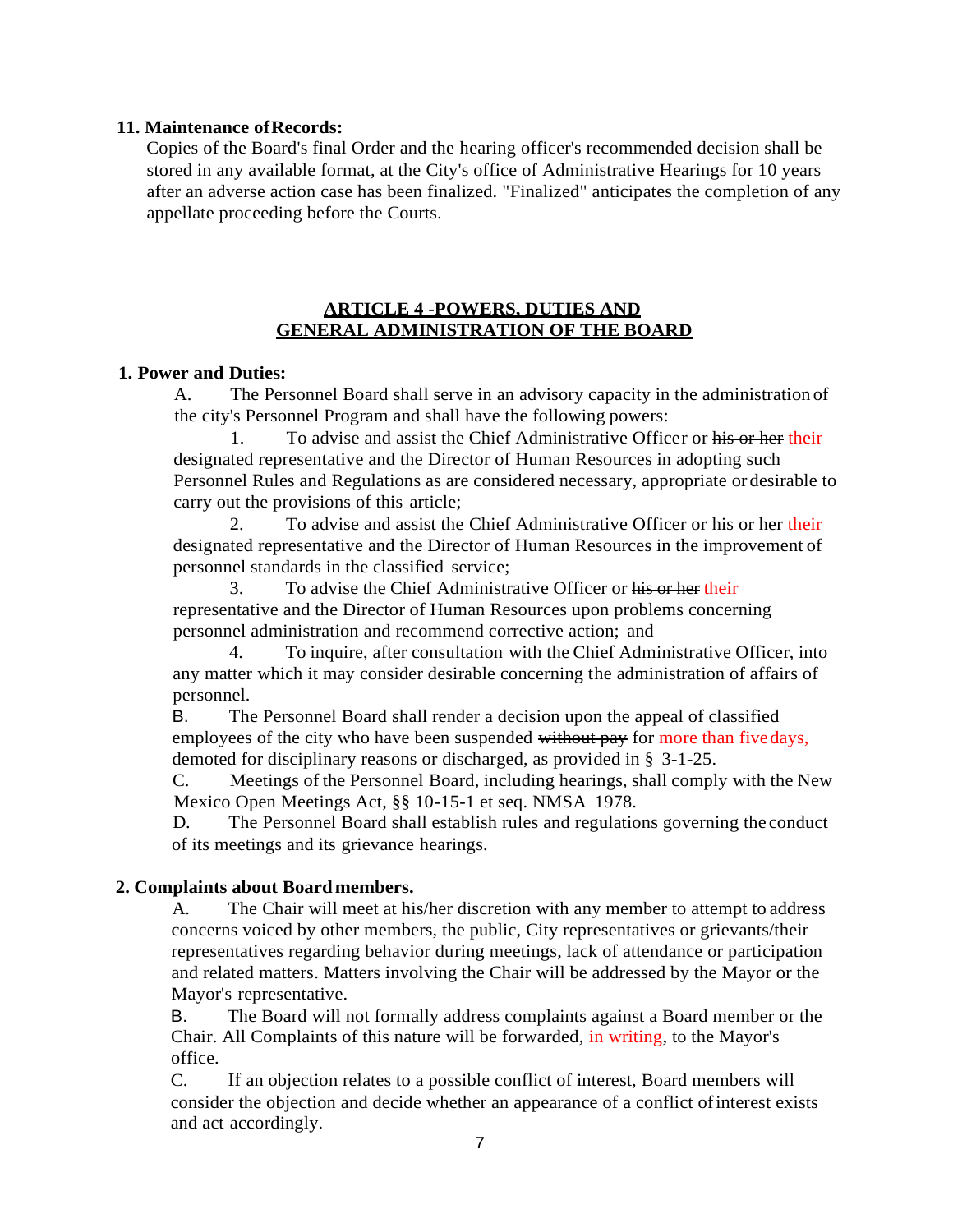#### **3. Indemnification of Board members.**

A. The city shall provide a defense, including costs and attorneys' fees, for a member when liability is sought for any tort alleged to have been committed by the member while acting within the scope of the member's duties, responsibilities and service on the Personnel Board.

B. The City shall provide Personnel Board members with legal representation including, if appropriate, outside counsel. The City will hold members of the Board harmless for any liability or claim, which is or may be asserted while the members act on behalf of and in service to the city in their capacity of Personnel Board members.

#### **ARTICLE 5 - AMENDMENT OR SUSPENSION OF THESE PROCEDURES**

**1. Amendment of these Operating Procedures.** These Procedures, or any part thereof, may be amended, repealed, altered or rescinded by a vote of a majority of the Board.

**2. Suspension of these Operating Procedures.** Except for charter, statutory, or ordinance provisions, these procedures, or any part thereof: may be temporarily suspended by a majority vote of the Board. When the suspension of a procedure is requested and no objection is offered, the Chair shall announce the procedure is suspended and the Board may proceed accordingly.

#### **ARTICLE 6- INCORPORATION BY REFERENCE**

1. **Rules of Procedure For for Appeals of Disciplinary Actions.** The Personnel Board's Rules of Procedure for Appeals of Disciplinary Actions as amended are hereby incorporated into these Rules and Regulations adopted on November 13, 2013.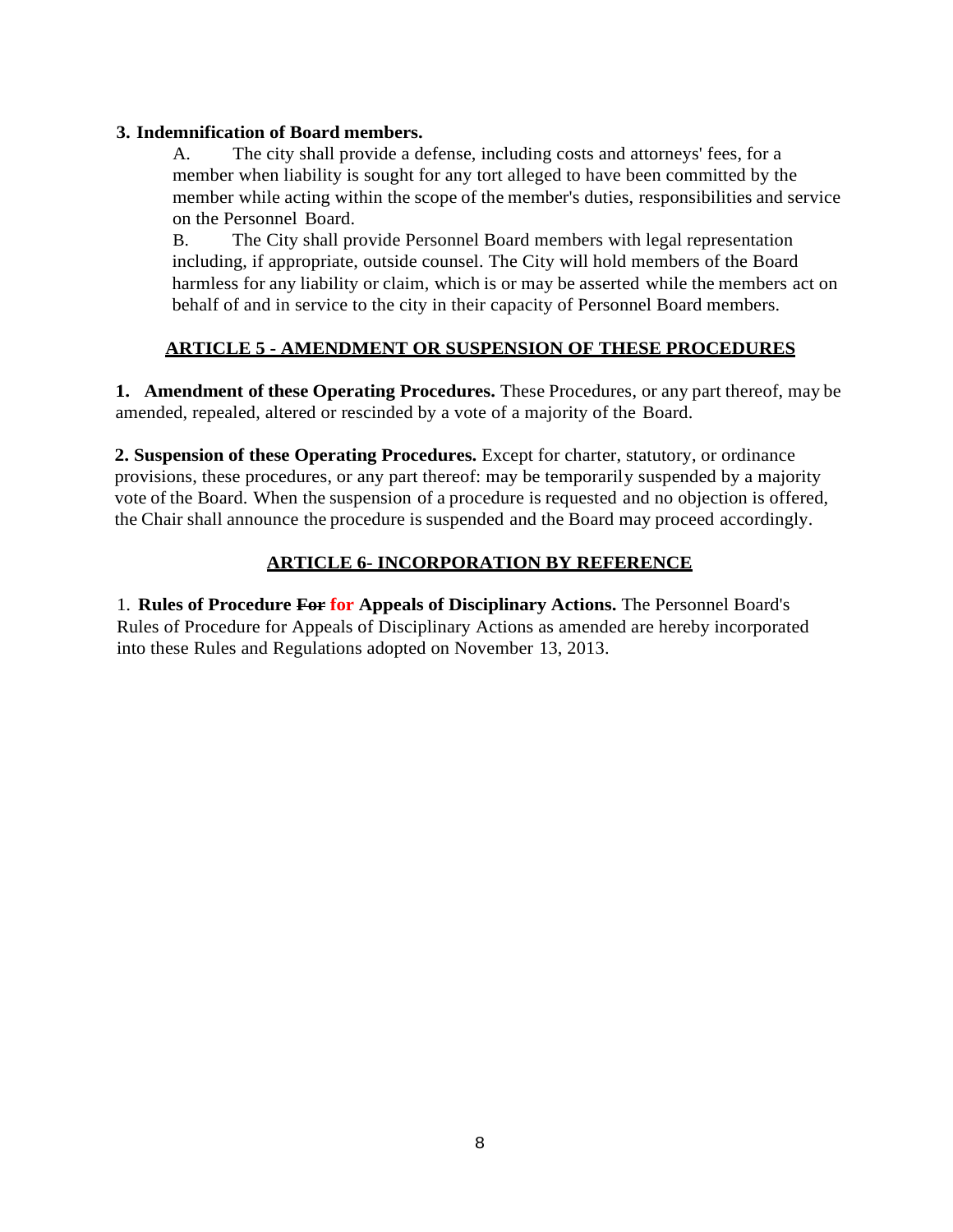

# **City of Albuquerque**

P.O. Box 1293 Albuquerque, New Mexico 87103

#### **CITY OF ALBUQUERQUE PERSONNEL BOARD RULES OF PROCEDURE FOR APPEALS OF DISCIPLINARY ACTIONS**

#### 1. Purpose

A. The purpose of these rules is to provide uniform procedures for the conduct of grievance hearings by Personnel hearing Officers and the recommendation of hearing officers to the Personnel Board.

B. These rules are made pursuant to specific authority granted to the Personnel Board by the Merit System Ordinance and the Personnel Rules and Regulations and shall not be interpreted to amend or supersede that authority. In the event of any conflict or inconsistency, the language of those provisions shall control.

C. These rules shall apply only to the conduct of grievance hearings wherein the management action questioned by the classified employee resulted in the dismissal, demotion, or suspension of the classified employee for more than five (5) working days.

D. A current version of these rules shall be maintained at the offices of theClerk of the City of Albuquerque.

#### 2. Request for Hearing and Notice of Setting

A. An employee aggrieved by his or her their dismissal, demotion or suspension of more than five (5) working days, shall file a written request for a hearing with the City Clerk shall file and submit their appeal in writing to the Chief Administrative Officer within ten (10)

Adopted by Personnel Board 9/8/93 Revised 1/ 10/95 Revised 5/23/95 Revised 7 / 14 / 10 Revised 11/ 13/ 13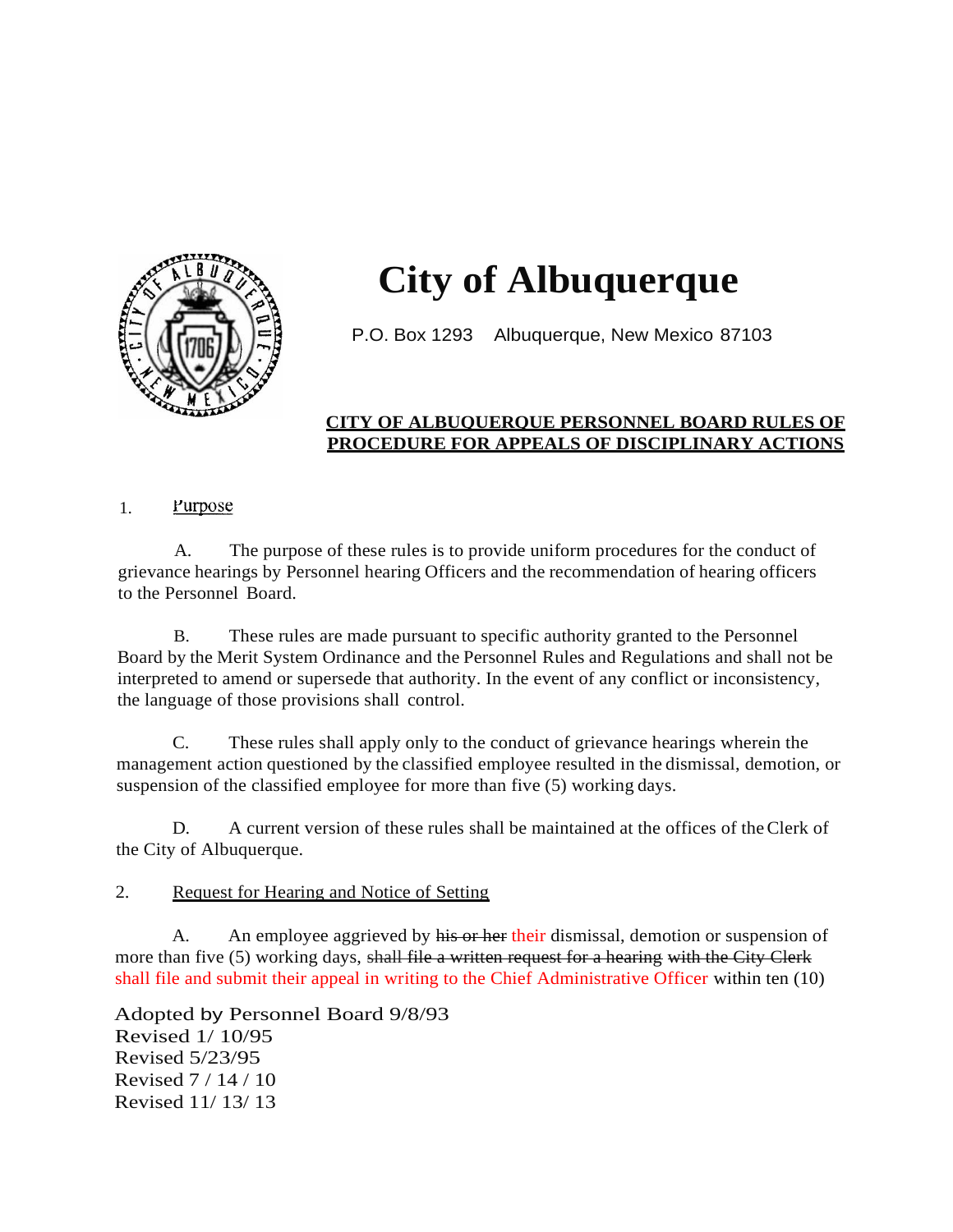City business days. The written request for hearing shall be sent via Certified Mail- Return Receipt Requested, faxed, emailed, or hand-delivered and date stamped within ten (10)

City business days of the issuance of the disciplinary decision. Such request for hearing shall identify the action taken and the reasons why the action should not have been taken.

B. The party requesting the hearing shall provide the City Clerk-Chief Administrative Officer with a mailing address and, if available, an e-mail address. A request for hearing is not valid until received by the City Clerk. Upon receipt of the request for hearing and within ten (10) City business days of receipt, the City Clerk shall designate a hearing officer and schedule the time and place for the hearing. The City Clerk shall mail or hand deliver the notice of hearing to the parties and also shall e-mail a copy of the notice to each party that has provided an e-mail address or whose e- mail address is posted on the City of Albuquerque website. The mailing of the notice to the address provided by the party requesting the hearing constitutes receipt of the notice on the third day after the mailing date. Hand delivery of the notice constitutes receipt of the notice on the date of delivery. Transmission or receipt of an emailed copy of the notice shall not change any deadline that applies to a party.

C. As used herein, "City business day" means those days in which the City's administrative offices areopen for general business, typically Monday-Friday except for designated City holidays.

D. If a notice period is ten (10) City business days or less, notices transmitted after 4:00 p.m. on City business days or at any time on non-City business days are deemed transmitted on the next City business day.

Adopted by Personnel Board 9/8/93 Revised 1/ 10/95 Revised 5/23/95 Revised 7 / 14 / 10 Revised 11/ 13/ 13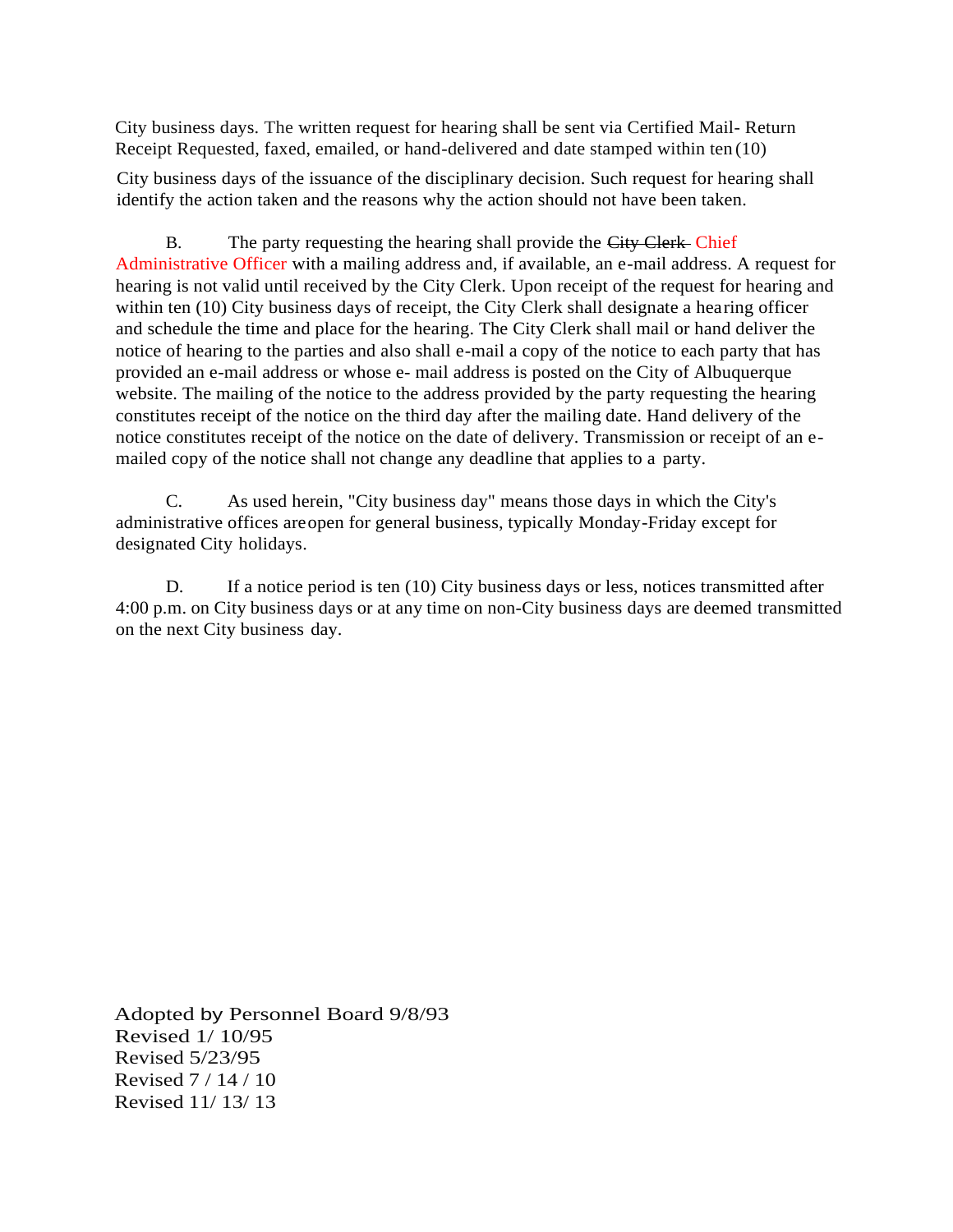#### 3. Disqualification of Hearing Officer

A. General rules.

(1) Multiple parties with a common interest in the matter constitute a single party for purposes of this section.

(2) Hearing officers are required to disclose any matter to the parties that could be considered a conflict of interest with their duty to render fair and impartial decisions. Once such a disclosure has been made on the record, the parties to that proceeding may, but are not obligated to, waive such a potential or apparent conflict. If the parties do not waive the potential or apparent conflict, the hearing officer shall recuse himself themselves unless the hearing officer rules that the conflict will not prevent a fair hearing. If the hearing officer recuses himself themselves, the City Clerk shall select an alternate hearing officer and mail or deliver a notice of alternate assignment and resetting to the parties.

B. Peremptory excusal. Each party may peremptorily excuse *one* hearing officer within ten (10) City business days of the receipt of the notice of hearing of notice of the hearing officer's assignment. The peremptory excusal shall be filed with the City Clerk and served upon the opposition. Upon receipt of a peremptory excusal, the City Clerk shall select an alternate hearing officer and mail or deliver a notice of alternate assignment and resetting to the parties. Except for non-substantive communication involving scheduling or procedure, a party shall not excuse a hearing officer after the hearing has begun or after the hearing officer has performed any discretionary act in the matter.

(Ord. 2012-024)

Adopted by Personnel Board 9/8/93 Revised 1/10/95 Revised 5/23/95 1 Revised 11/ 13/ 13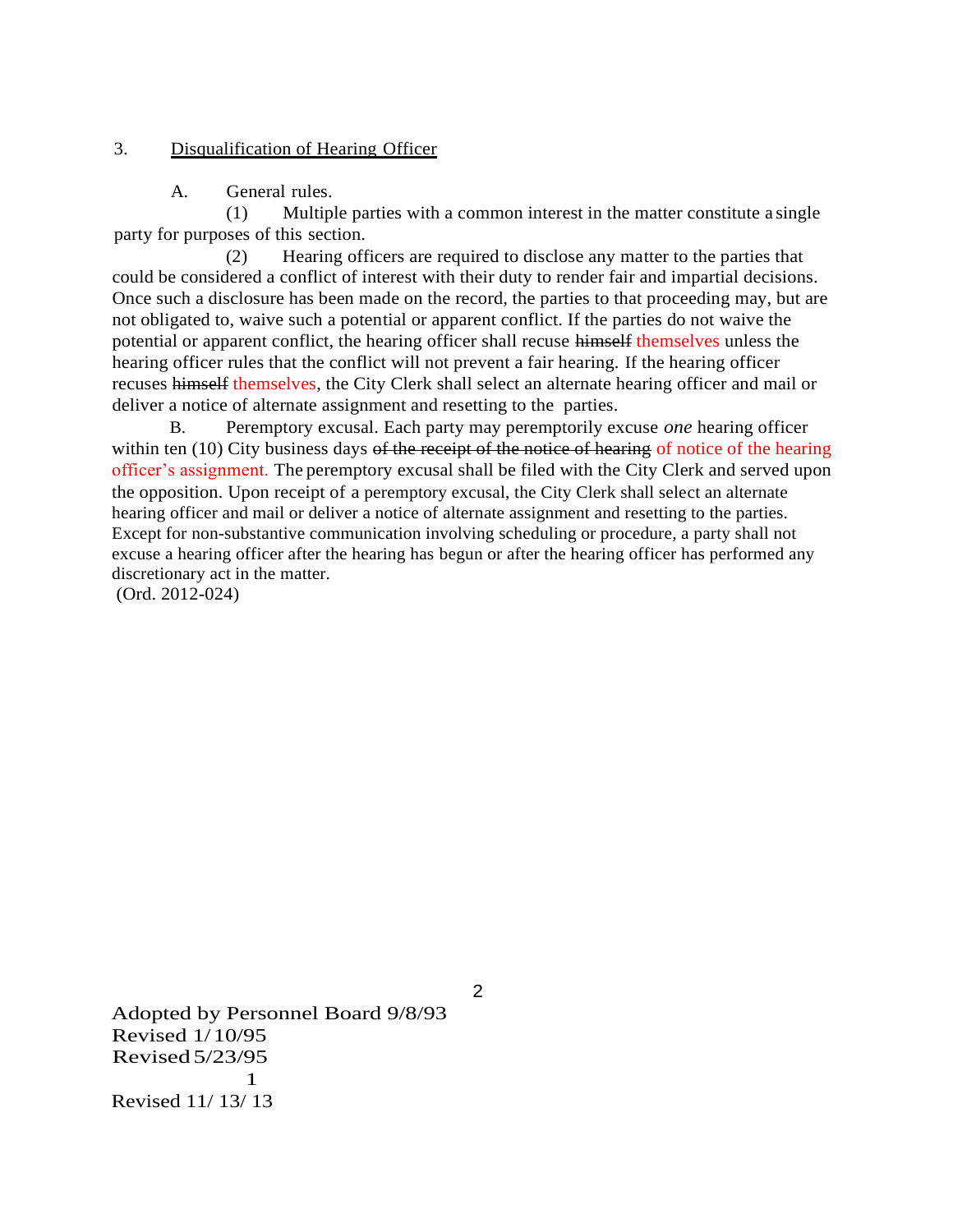#### 4. Filing of Pleadings

A. Pleadings shall be considered filed with the hearing officer on the date of delivery to the Clerk of the Personnel Board at the Office of AdministrativeHearings.

B. Copies of pleadings shall be served by 1st Class Mail, e-mail, fax, or handdelivered by the filing party to all parties to the matter.

#### 5. Consolidation and Joinder

The hearing officer may consolidate or join cases for any reason if it would expedite final resolution of the cases and would not adversely affect the interests of any of the parties.

#### 6. Pre-Hearing Conference and Order

A. The hearing officer may conduct a prehearing conference in order to obtain information necessary to the issuance of a prehearing order. The hearing officer may conduct the conference by telephone or direct the parties to submit a stipulated prehearing order rather than appearing for a conference.

 B. At the request of either party and at the discretion of the Hearing Officer, a prehearing order may be issued. The prehearing order shall address any matter deemed appropriate by the Hearing Officer as described in (C) below. The hearing officer shall conduct a pre-hearing conference and issue a prehearing order, which will identify the issues and set deadlines for exchange of witness lists, exhibit lists, proposed exhibits, video and telephonic testimony of witnesses, requests for administrative subpoenas of witnesses and the delivering of materials to the Office of Administrative hearings. At the hearing officer's discretion, the pre-hearing order may address stipulations, discovery and pre-hearing motions.

C. At a minimum, the prehearing order shall:

- (1) Identify any contested facts and issues;
- (2) Secure stipulation of those matters in dispute;
- (3) Review any request for discovery and set a deadline for any discovery allowed;
- (4) Set a deadline for disclosure of witnesses to be called and exhibits to

3

Adopted by Personnel Board 9/8/93 Revised 1/ 10/95 Revised 5/23/95 14/10 Revised 11 / 13 / 13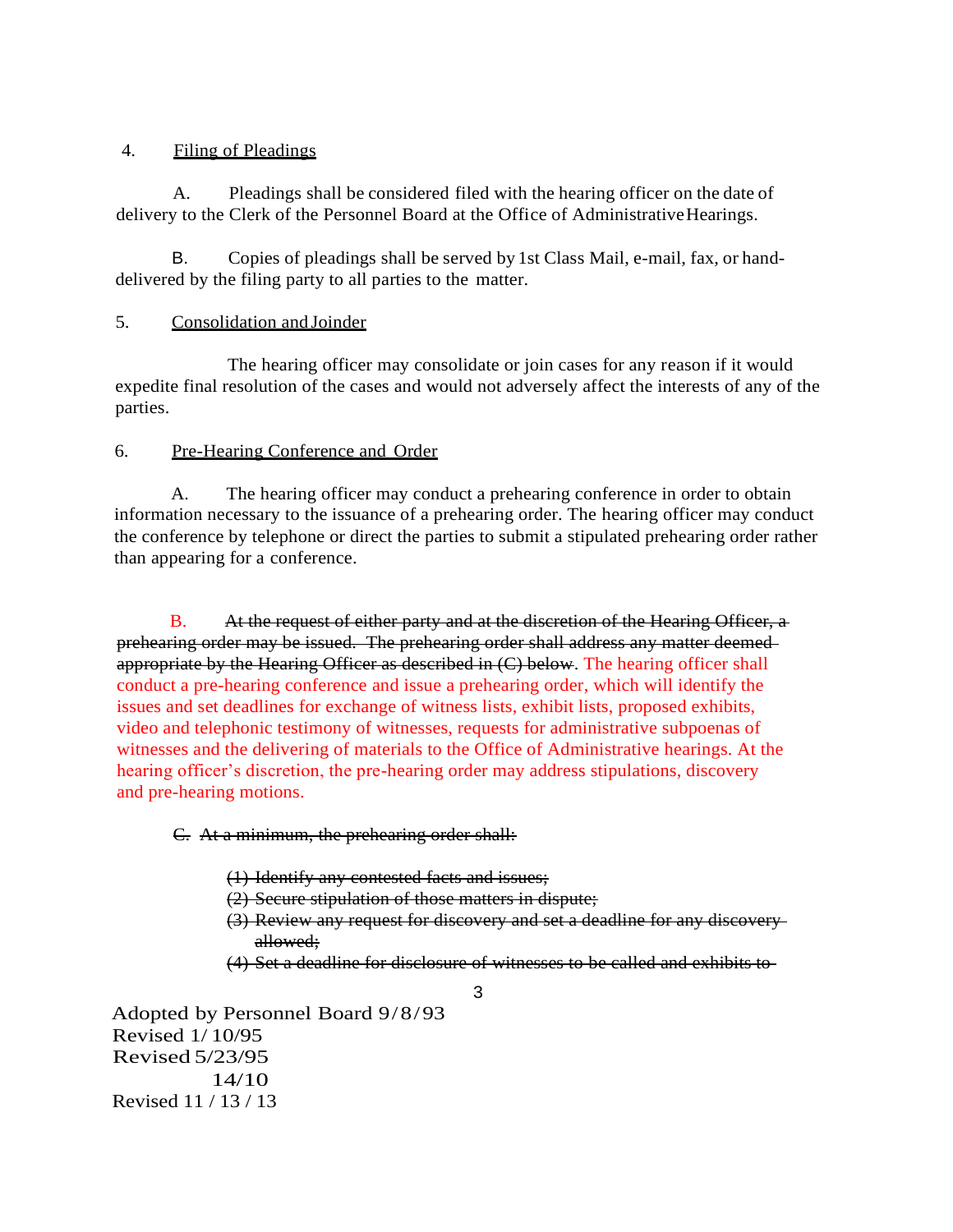be introduced;

- (5) Discuss any prehearing motions and determine the manner in which they will be heard or acted upon; and
- (6) Determine the approximate length of the hearing and schedule the hearing date(s).

Adopted by Personnel Board 9/8/93 Revised 1/ 10/95 Revised 5/23/95 14/10 Revised 11 / 13 / 13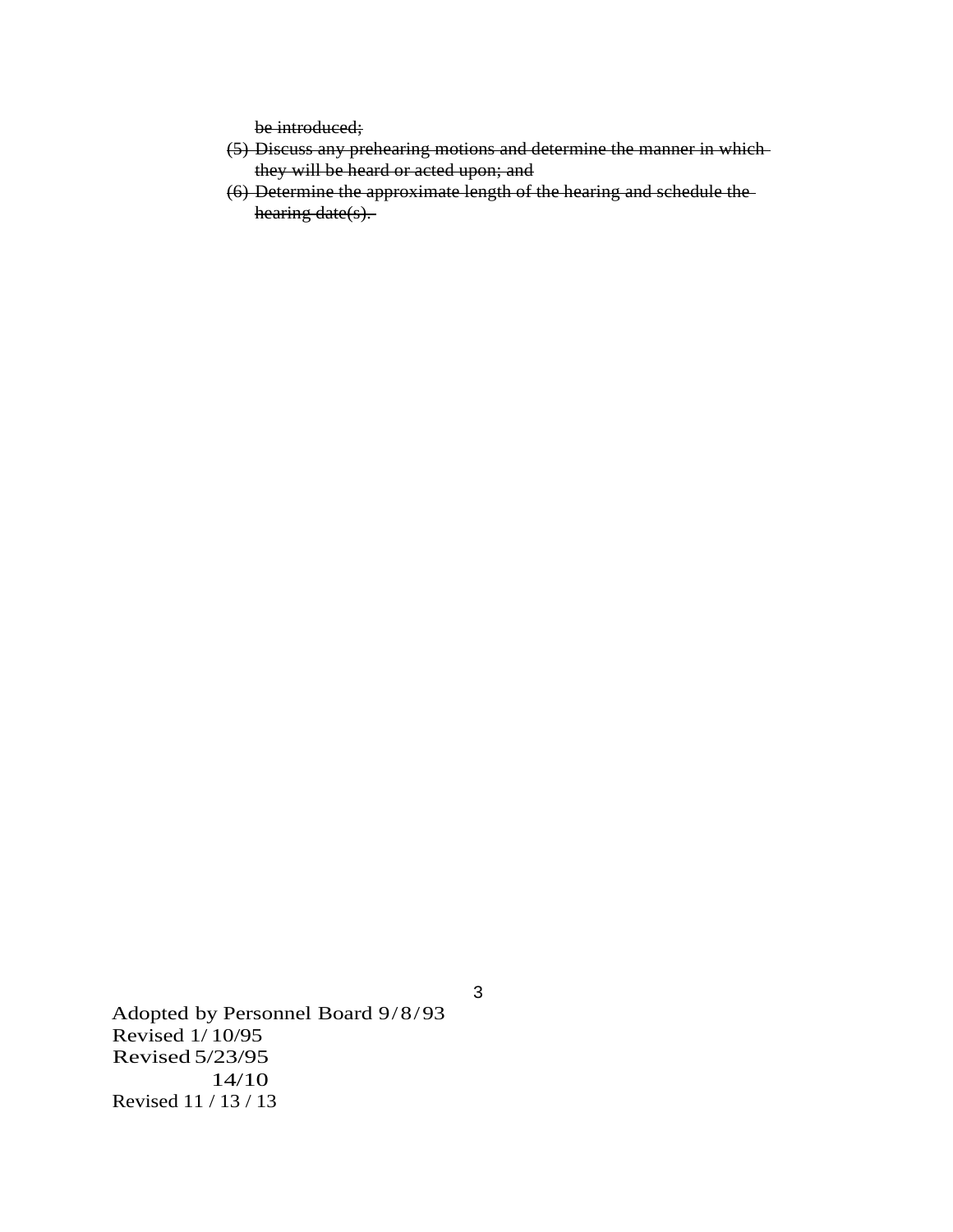#### 7. Discovery

A. Upon written request by any party, and after entertaining any objections to discovery requests, the hearing officer may order either party to produce for inspection and copying any records, papers, documents, or other tangible evidence in the possession of or available to that party.

B. No additional discovery shall be allowed except by order of the hearing officer.

#### 8. Motions

A. Unless pre-hearing Order directs otherwise, any defense, objection, or request that can be determined prior to the hearing on the merits may be raised by filing a written motion at least fifteen (15) calendar days prior to the hearing on the merits

B. Any response to a motion shall be filed within ten (10) calendar days afterthe filing of the motion.

C. The hearing officer shall rule on all non-dispositive motions as soon as practicable. At the option of the hearing officer, dispositive motions may be reported to the Personnel Board for decision prior to the full hearing on the merits or taken under advisement to be reported as part of the final hearing officer's recommendation.

D. Any motion or response shall not exceed seven (7) pages.

#### 9. Witnesses

Adopted by Personnel Board 9/8/93 Revised 1/ 10/95 Revised 5/23/95  $/ 4/10$ Revised 11/ 13/ 13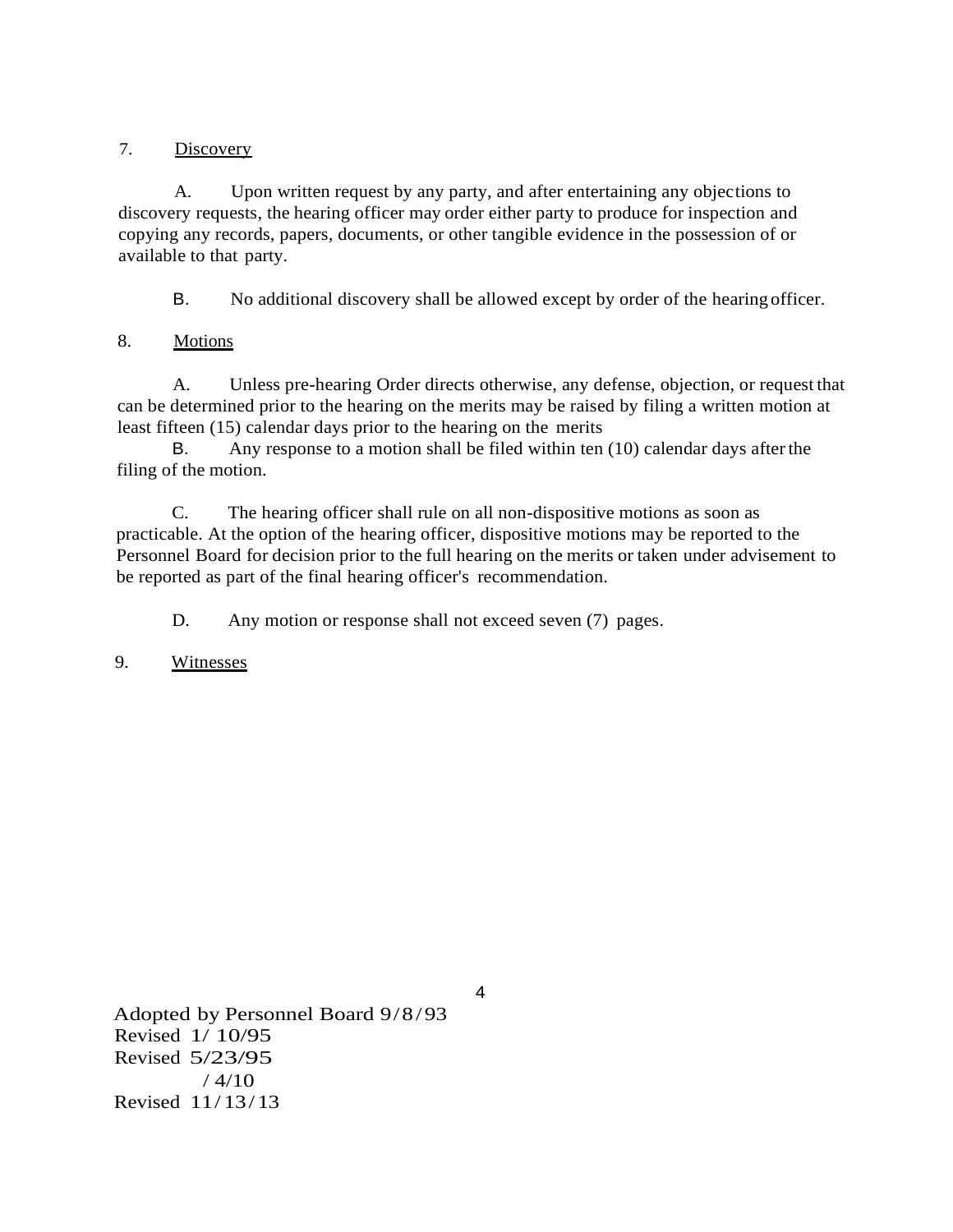A. Witnesses shall be identified in accordance with the prehearing order or other order of the hearing officer. If no prehearing order has been entered, all All witnesses must be identified in writing at least five (5) calendar days prior to the hearing. Witnesses not designated in accordance herewith shall not be permitted to testify except at the discretion of the hearing officer for good cause shown.

B. City employees designated by either party as witnesses shall be relieved from their normal duties for a period of time necessary to testify if employee is on duty at the time employee is required to be at the hearing. A party designating a witness who is not a City employee is responsible for the appearance of that witness. Either party may request that the hearing officer issue an administrative subpoena to compel appearance at the hearing.

C. The Hearing Officer shall issue subpoenas for witnessed and evidence and shall swear in all witnesses. The hearing officer shall require all witnesses to swear or affirm the truthfulness of their testimony.

#### 10. Hearings

A. All reasonable efforts shall be made to conclude the hearing within two (2) consecutive days.

B. A party may appear at the hearing through a representative, provided such representative has given written notice of appearance at least three (3) calendar days prior to the hearing date.

C. The hearing officer shall clear the room of witnesses not under examination except that parties and their representatives are entitled to remain in the hearing room during the course of the hearing, even if such persons may testify in the hearing.

D. The hearing officer is responsible for the control and decorum of the hearing room. The Hearing Officer hearing officer may take any action he deems they deem necessary to effectuate a full, fair, impartial and expeditious hearing. Upon written request by the Hearing-Officer and for good cause shown, the Board may prohibit any person from appearing before the Hearing Officer for a period of time set by the Board after a full hearing before the Personnel Board.

E. In the hearing, the City shall present its case first and shall have the burden of proving by a preponderance of the evidence that discipline was imposed on the grievant for justifiablecause.

Adopted by Personnel Board 9/8/93 Revised 1/ 10/95 Revised 23/95 14 10 Revised 11 / 13 /13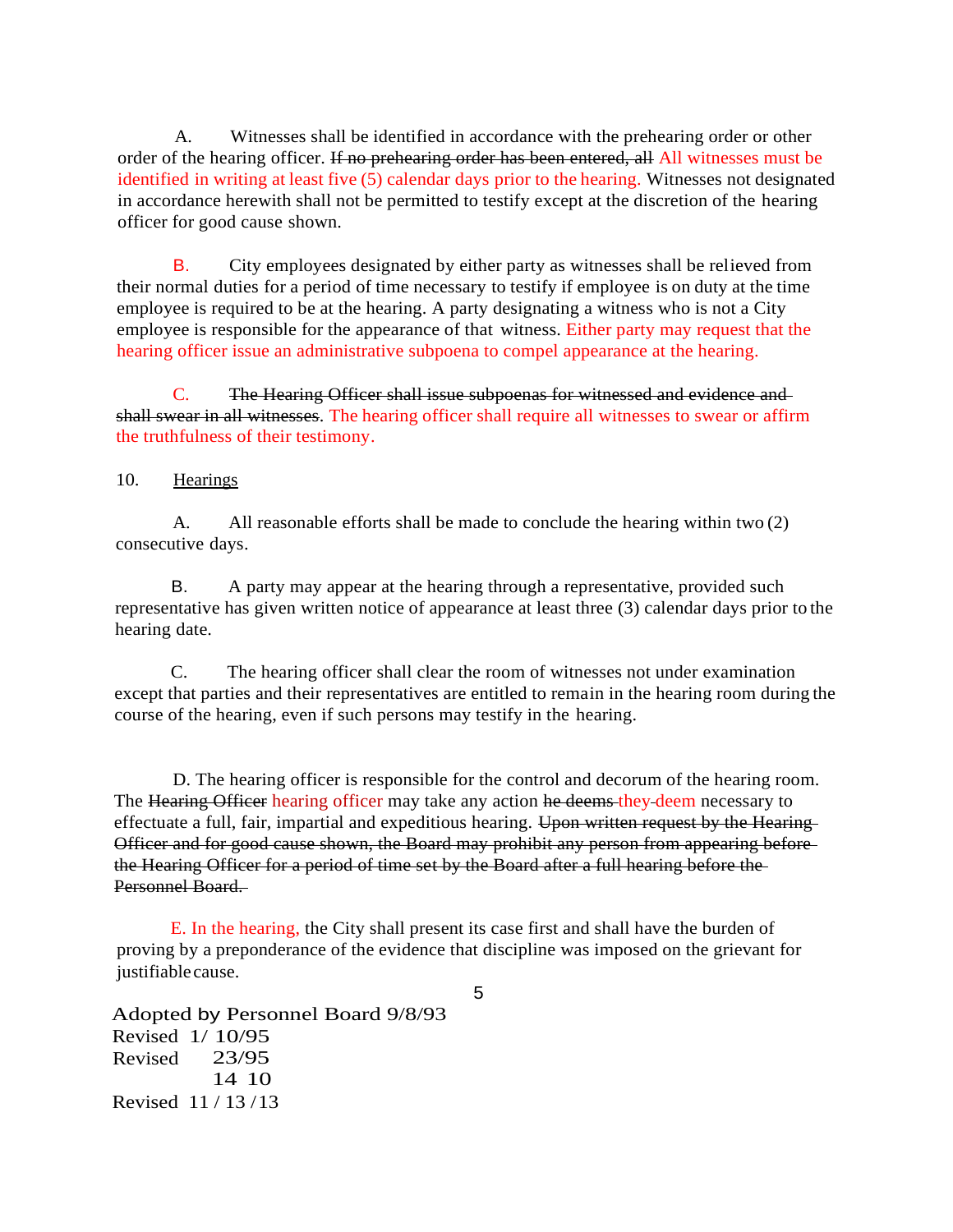F. Prior to presenting its evidence, the Department City may present a brief opening statement. The grievant may make an opening statement after the City or before the presentation of grievant's case in chief.

G. Oral evidence shall be taken only under oath or appropriate affirmation.

H. Each party shall have the right to:

- (1) call and examine witnesses;
- (2) cross-examine witnesses;
- (3) introduce exhibits;
- (4) impeach any witness;
- (5) introduce evidence relevant to the choice of discipline;
- (6) present any rebuttal evidence.

I. It is the policy of the Board that hearings operate in accordance with the common law evidentiary standards applicable to administrative hearings. The hearing shall be conducted in an orderly and informal manner without adherence to the technical rules of evidence required in judicial proceedings.

J. The hearing officer may admit and give probative effect to any evidence, including affidavits, as the hearing officer deems appropriate. The hearing officer shall exclude incompetent, immaterial, irrelevant, or unduly cumulative testimony. Documentary evidence may be received in the form of copies or excerpts unless the source of the information or other circumstances indicates lack of trustworthiness.

K. The hearing officer may take judicial notice of matters and shall apply the rules of privilege in the same manner as the court of this state.

L. The hearing officer shall only admit evidence relevant to thegrievance and discipline imposed.

M. The hearing shall be open to the public. However, upon motion by either party, and for good cause shown, the hearing officer mayorder that a hearing be closed to the public.

Adopted by Personnel Board 9 / 8 / 93 Revised 1/ 10/95 Revised 5/23/95 14/10 Revised 11 / 13/ 13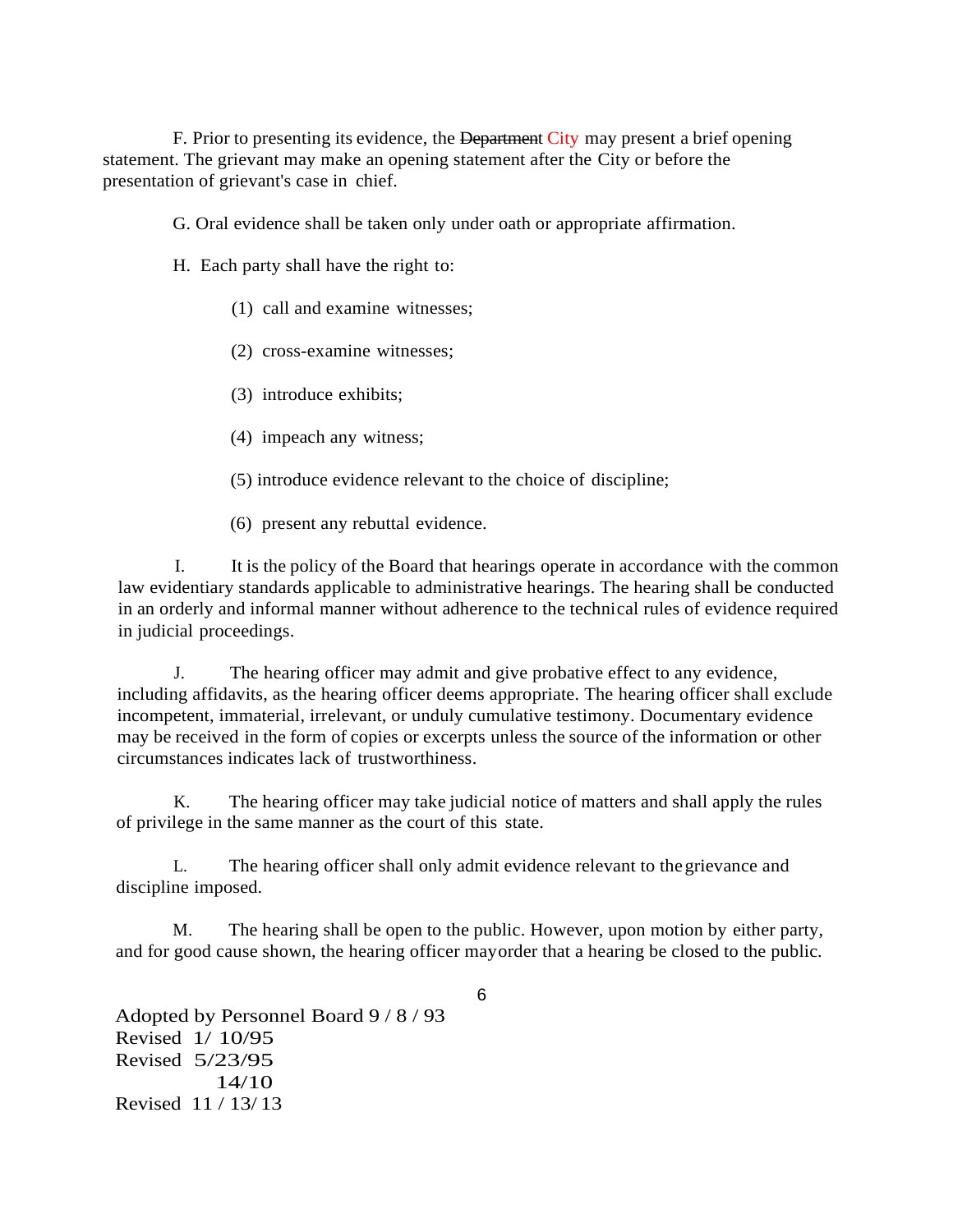N. The Federal Department of Transportation's (DOT) Office of Drug and Alcohol Policy and Compliance, 49 C.F. R. § 40.323(b), provides that information regarding drug and alcohol test results pertaining to safety sensitive employees, as designated by DOT Regulations, cannot be disclosed in an open meeting without first obtaining permission from a grievant to disclose the results.

*(1)* In the event that such permission is not granted by a grievant, the drug or alcohol test results of a grievant shall be released only to the parties in the proceeding and to the hearing officer. The hearing officer shall review the test results *in-camera.*

(2) Audio recordings and minutes taken during testimony pertaining to a grievant's drug or alcohol test shall be taken separately from the public record and subsequently sealed. Such recordings shall not be considered public record in accordance with of the Inspection of Public Records Act, 1979 NMSA § 14-2-1(b)(12). The evidence containing test results shall be separated from the public record and shall be sealed. The test results shall remain sealed unless a court of proper jurisdiction orders otherwise.

O. The hearing officer shall not participate in any adjudicatory proceeding it: for any reason, the hearing officer cannot provide a fair and impartial hearing to either party.

P. No person shall discuss the merits of any pending adjudicatory proceeding with the designated hearing officer or a member of the Personnel Board unless either parties or their representatives are present.

#### 11. Post-Hearing Briefs

The hearing officer may require or permit written closing arguments, posthearing briefs and proposed findings of fact and conclusions of law. If post-hearing pleadings are allowed, the record of the hearing shall remain open until the pleadings are filed. Unless otherwise agreed to by the hearing officer, such pleadings must be filed within fifteen (15) calendar days of the close of the hearing.

#### 12. Recommended Decision

The hearing officer shall normally submit their findings of fact, proposed conclusions of law and a recommended decision to the Board after the record of the hearing is closed. The hearing officer shall serve a copy of their recommended decision to the parties.

Adopted by Personnel Board 9/8/93 Revised 1/ 10/95 Revised 5/23/95 14 0 Revised 11 / 13 / 13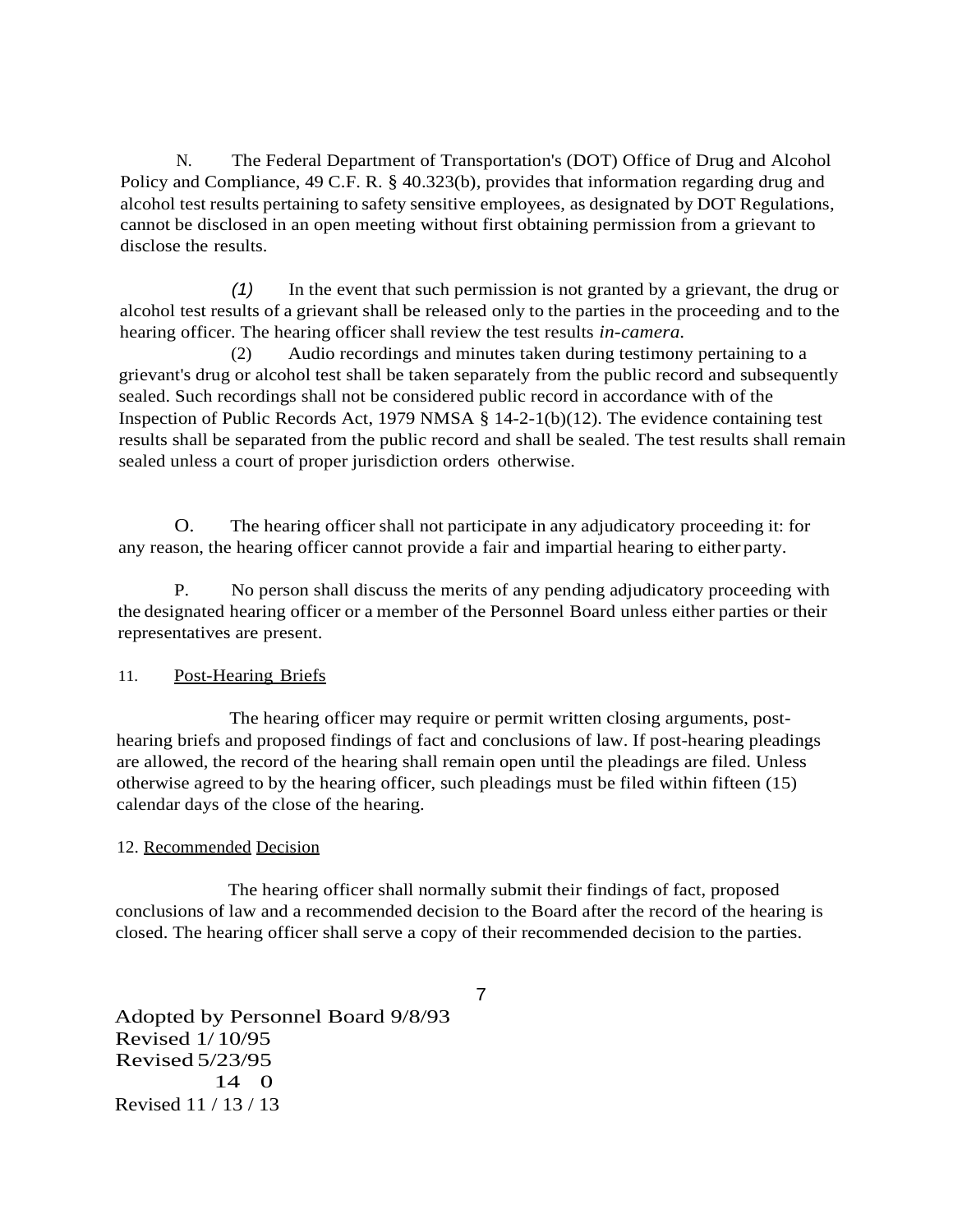#### 13. Decision of the Board

A. A quorum of the Board shall normally act within thirty (30) calendar days of receiving the recommendations of the hearing officer by meeting to deliberate in executive session. When deliberating, the Board may only consider the hearing record and the hearing officer's findings of fact, proposed conclusions of law, and recommended decision. The Board shall not consider any evidence, pleadings or affidavits not in the record before the hearing officer. The Board may request require the Hearing Officer's hearing officer's presence to discuss the Officer's their recommendation when the Board meets in open session.

B. A final written decision shall not be issued until a majority of a quorum of the Board decides to:

(1) Accept the recommendation of the hearing officer by accepting the hearing officer's Proposed Findings of Fact and entering conclusions of law consistent with the findings;

(2) Reverse or modify the recommendation of the hearing officer by making its own Findings of Fact consistent with the evidence and entering conclusions of law consistent with the findings; or

(3) Remand the matter to a Personnel hearing officer for further hearing.

C. Board members in dissent may prepare and attach their own written findings of fact, conclusions and recommendations.

D. The written Decision by the Board is the final step in the grievance process must include its findings of fact and conclusions and is the final step in the grievance process. Any appeal of an adverse decision shall be taken to the State District Court within thirty (30) calendar days of the decision.

E. A copy of the Board's final decision shall be maintained at the offices of the Clerk of the City of Albuquerque.

F. Copies of the Board's decision shall be emailed to the parties or sent via  $1<sup>st</sup>$  Class mail if no email exists.

14. Implementation of Decision

A. The Board order shall be implemented as follows:

1. In the event that there is no appeal of the Board's decision to reinstate

9

Adopted by Personnel Board 9/8/93 Revised 1/ 10/95 Revised 5/23/95 14 10 Revised 11 / 13 / 13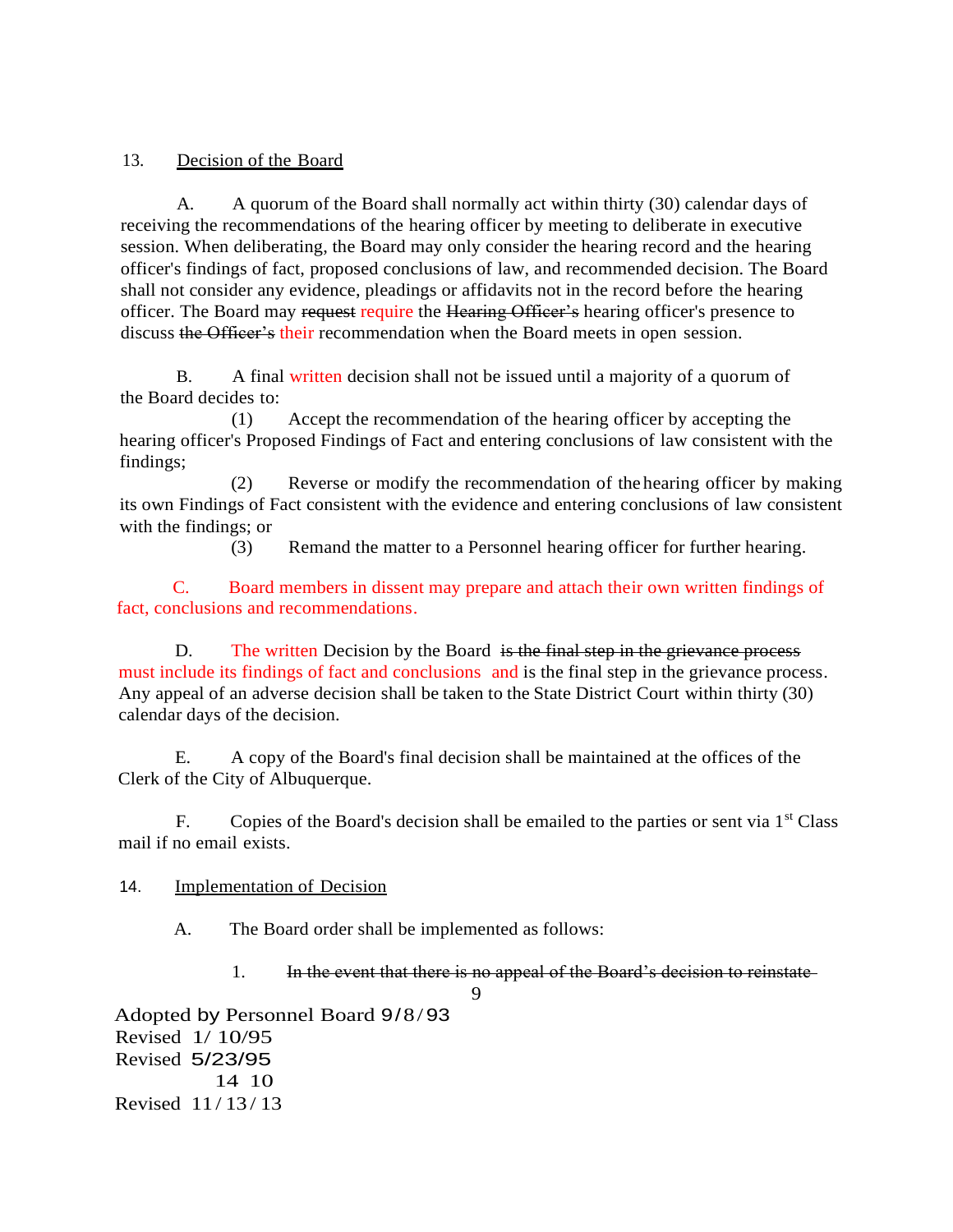an employee, the effective date of reinstatement shall be the date of the Board's vote for reinstatement, unless otherwise directed by the Board. The parties have thirty (30) days to appeal the Board's decision to reinstate an employee. If there is no appeal, the Board's decision shall be implemented on the thirty-first  $(31<sup>st</sup>)$  day.

2. Back-Pay: The City shall tender any back pay awarded to a grievant within seven (7) fourteen (14) calendar days of its receipt of the grievant's sworn statement in "B" hereunder.

B. In the event the Board's order includes any back pay, the grievant shall provide the City with a sworn statement of gross earnings and unemployment compensation received since the effective date of the disciplinary action within seven (7) calendar days. The City shall be entitled to offset earnings and unemployment compensation received during the period covered by the back pay award against the back pay due.

C. The hearing officer shall retain jurisdiction of the case for the purpose of resolving any disputes regarding back pay. It is the City's position that benefits to be reinstated reasonably ought to include those benefits accrued to an employee as a function of his/her their employment with the City in a particular classification and pay grade. These include:

- 1. Base Pay
- 2. Vacation Accrual
- 3. Sick Leave Accrual
- 4. PERA Co-payments made by the City
- 5. Health/Life Insurance Payments made by theCity
- 6. Contractual Based Seniority (if applicable)
- 7. Longevity pay (if applicable)
- 8. Differential Pay for Shift Assignment
- 9. Temporary Upgrade Pay

Other remuneration may be distinguished from the previous listing in that it is not guaranteed to employee members of a classification and pay grade, but granted to a limited number of some employees, based upon management's perception of the City's need at a specific time and place. These benefits include:

- 1. Overtime
- 2. Standby Time

#### 15. Hearing Record

10

Adopted by Personnel Board 9/8/93 Revised 1/ 10/95 Revised 5/23/95 14 10 Revised 11 / 13 / 13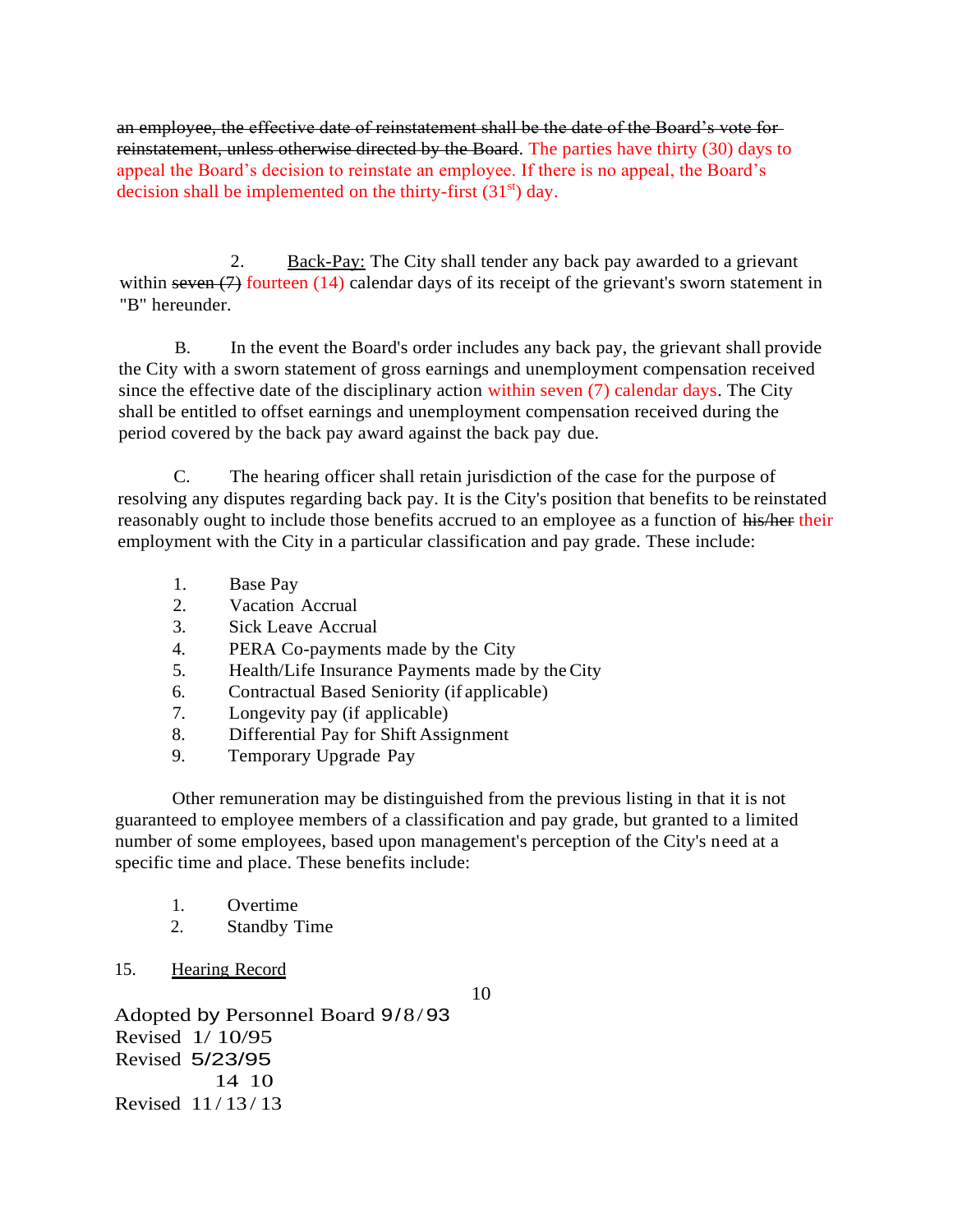The official record of any hearing before the hearing officer shall be taken either by stenographic transcript or audio tape, video, digital or other reliable means of recording at the discretion of the hearing officer, by a certified court reporter or certified tape monitor. In the event that a party elects to appeal an adverse final decision of the Board, the cost and responsibility for submission of the record on appeal to the appropriate court shall be borne by the party bringing the appeal.

Adopted by Personnel Board 9/8/93 Revised 1/ 10/95 Revised 5/23/95 Revised  $7/14$  10 Revised 11 / 13 / 13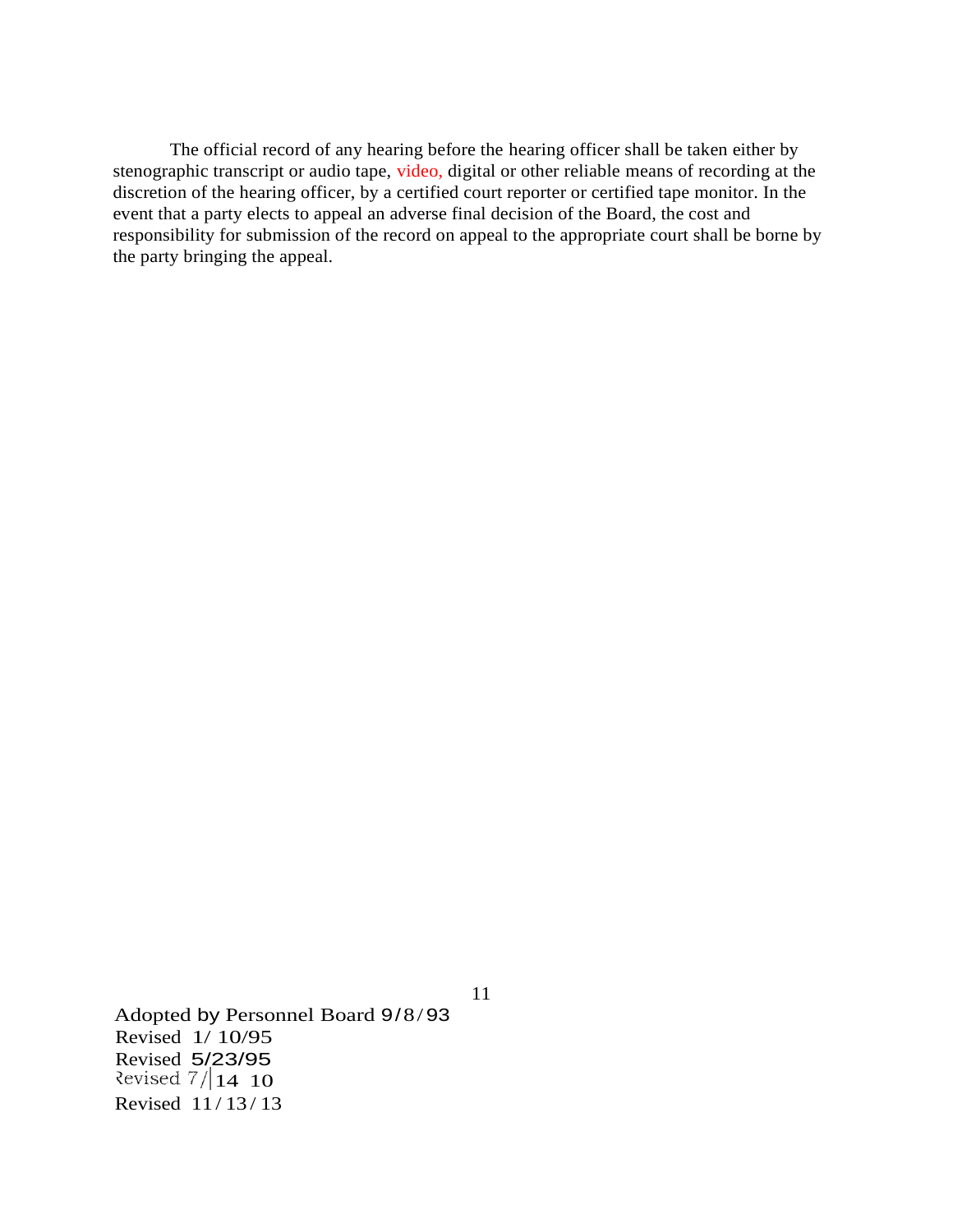Adopted by Personnel Board 9 / 8 / 93 Revised 1/ 10/95 Revised 5/23/95 14/10 Revised 11/ 13/ 13